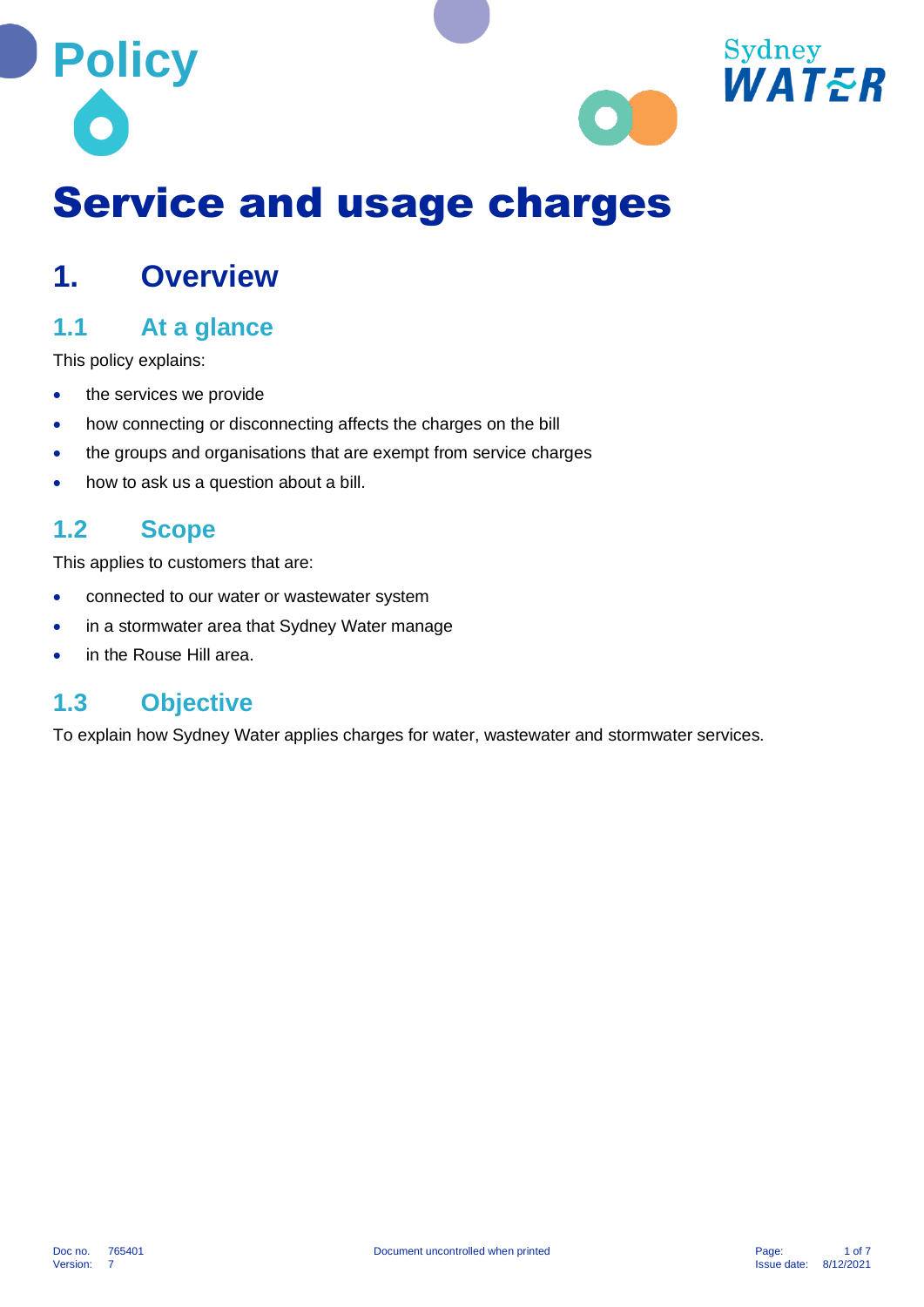## **2. Policy in detail**

## **2.1 Sydney Water services**

We provide the following services:

- Drinking water for normal domestic purposes.
- Recycled water for gardening, toilets and washing machines.
- Disposal of wastewater (sewage).
- Transport and treatment of stormwater (drainage).
- Trade waste and other water services for business and industry.

These services may differ depending on where your property is located and whether it is for residential or business purposes.

## **2.2 Connections**

Customers are responsible for arranging connections to Sydney Water services. You need to apply to connect online at [Sydney Water Tap in.](https://www.sydneywater.com.au/plumbing-building-developing/building/sydney-water-tap-in.html)

Ensure you use the services of a licensed plumber, installer or drainer to complete new connections. Fines apply for unauthorised or illegal connections.

## **2.3 Disconnections**

You can choose not to connect, or to disconnect, from our water or wastewater services.

**If you demolish a building and are not intending to re-build**, Sydney Water will consider it disconnected following a statement from a licensed plumber or drainer confirming that the disconnection has been made in line with our standards.

**If you are demolishing a building and re-building**, you may need to temporarily disconnect the service. A meter must be installed to measure water use during the re-building period.

**If you can supply an alternative water/wastewater system**, you can disconnect from Sydney Water's water/wastewater services provided the alternative complies with health, environmental and local council regulations.

All disconnections must be carried out by a licensed plumber. You need to advise us in advance by completing the application form at [Sydney Water Tap in.](https://www.sydneywater.com.au/plumbing-building-developing/building/sydney-water-tap-in.html)

## **2.4 Customer charges**

Charges fall into three main categories:

#### **Service charges:**

- **Water**
- Wastewater (sewerage)
- Stormwater or Rouse Hill stormwater
- Rouse Hill land charge
- Unmetered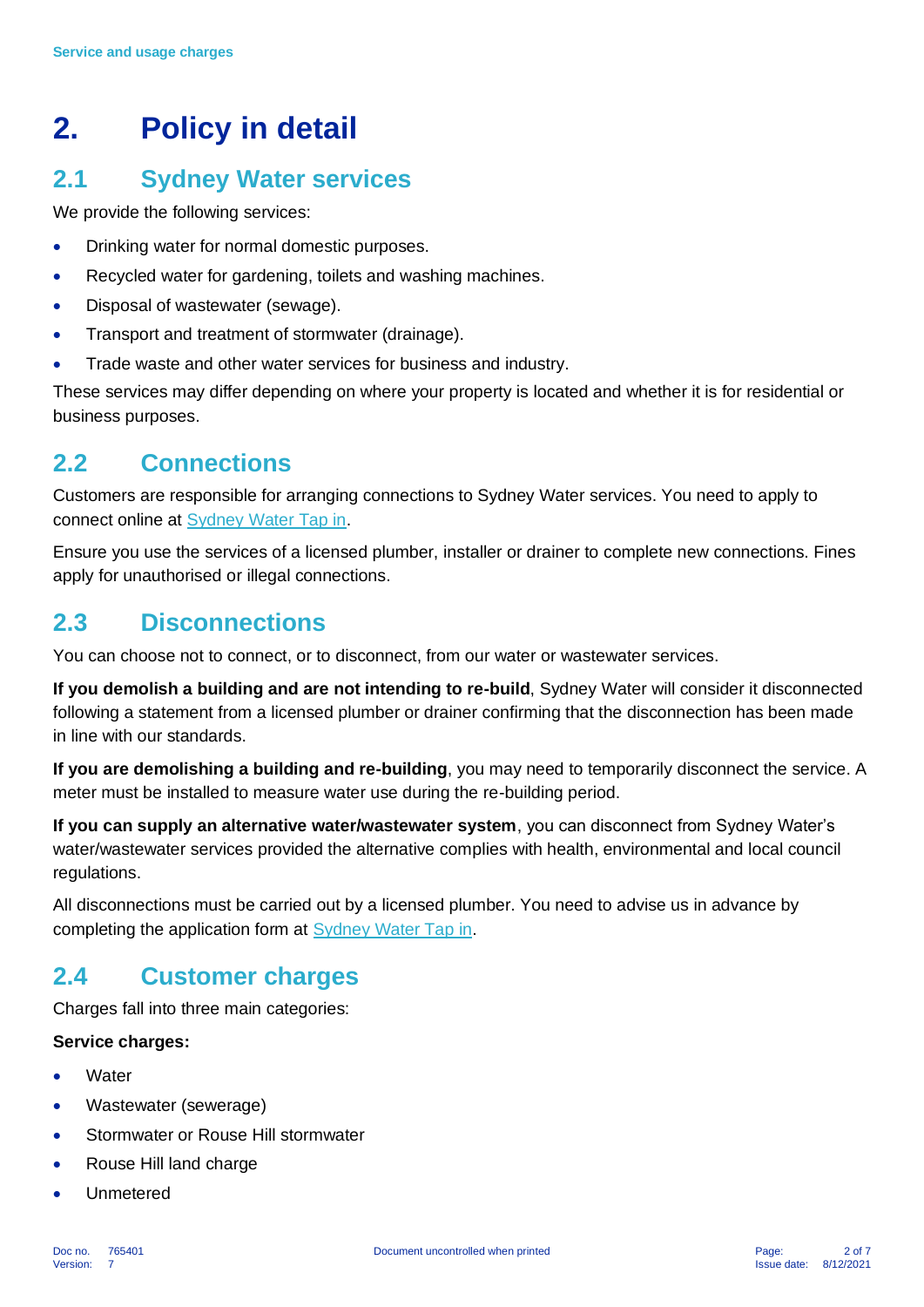#### **Usage charges:**

- **Water**
- Wastewater (sewerage) applies to business customers only

#### **Other charges:**

• Trade waste for business customers

### 2.4.1 Service charges

Service charges are a fixed component of your bill and apply when your property is connected to a Sydney Water service. These charges cover the cost of building and maintaining pipes, pumps and treatment plants. Most customers receive water and wastewater service charges. Residential customers pay a base charge for each service they are connected to. For business customers, the service charges depend on the size of their meter(s). These charges are raised per quarter and may apply in advance or arrears, depending on when your property's meter read falls within the billing cycle.

You will be charged for a stormwater service if you are the owner of a property that is within one of our declared stormwater drainage areas, rather than an area managed by your local council. These areas are defined through [NSW Legislation](https://legislation.nsw.gov.au/view/html/inforce/current/sl-2012-0292#sch.1) and can be searched using the [Stormwater catchment map](https://www.sydneywater.com.au/water-the-environment/how-we-manage-sydneys-water/stormwater-network/stormwater-catchment-map.html) on our website. A different stormwater charge applies if your property is in the Rouse Hill Catchment area.

In addition to the Rouse Hill Stormwater charge, from 1 July 2012 you may receive a Rouse Hill land charge if your property is in the Rouse Hill Stormwater Catchment area. This charge covers the purchase of land to create grass channels and artificial wetlands. It applies quarterly for a five year period.

The Rouse Hill land charge applies to properties that connect to our water system after 1 July 2012. Properties that connected before 30 June 2012 will not receive this charge, however if you redevelop your property you will receive this charge.

If your property is not fitted with a water meter, an unmetered service charge applies. This incorporates a charge for water use based on average consumption.

### 2.4.2 Usage charges

Usage charges apply to the volume of water and wastewater you use each billing period.

The water usage charge is calculated by the amount of water you use, as measured by a water meter. This includes drinking and recycled water. Your water bill shows you how much water you are using.

If your property is serviced by a common water meter (eg. a unit in a strata building), a bill for the building's total water usage is issued to your owners' corporation. They are responsible for dividing the bill between individual property owners.

Wastewater usage charges apply to non-residential customers only and are based on a percentage of the water used, known as a 'discharge factor'. This varies according to the type of business and the activities occurring at the property.

If we are unable to read the meter at the property, we'll leave a card for you to advise your own reading. If we do not receive a reading, we will estimate your usage based on your property average or the average for your area.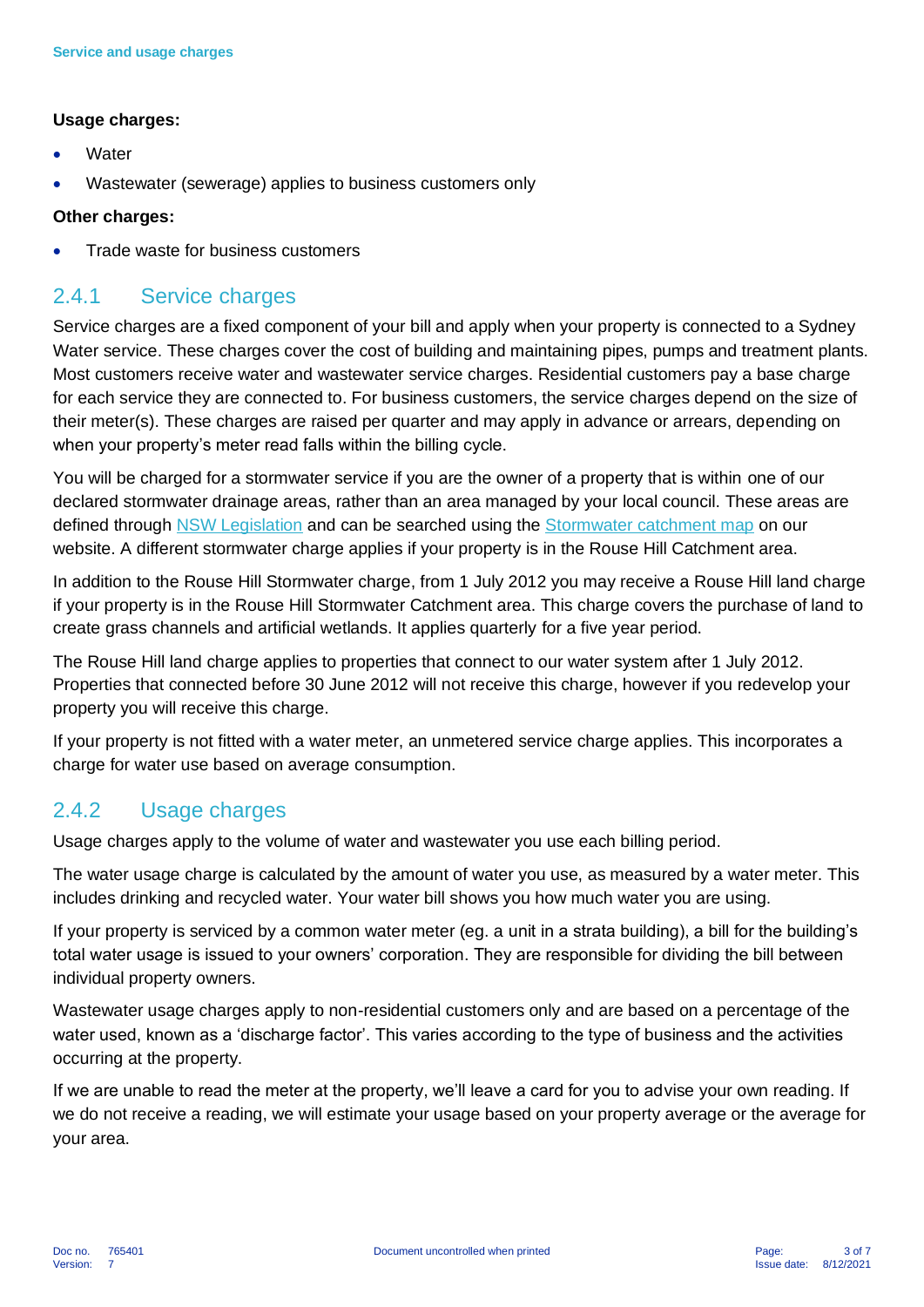## 2.4.3 Other charges

If you are connected to Sydney Water's wastewater system and want to discharge wastewater from a commercial or industrial business process to the sewer, you need Sydney Water's written permission.

Sydney Water accepts trade wastewater that meets our published acceptance standards. Acceptance standards are generally limits applied to the concentration of trade wastewater discharges. A complete list of Sydney Water's acceptance standards is published in the *[Acceptance standards and charging rates](https://www.sydneywater.com.au/content/dam/sydneywater/documents/industrial-customers-acceptance-standards-and-charges.pdf)* fact sheet.

Sydney Water has three types of trade waste customers:

- 1. Some customers have deemed processes. Deemed processes discharge small quantities of wastewater to the sewer and are permitted to discharge without negotiating a Commercial Trade Wastewater Permit subject to meeting certain standard pre-treatment equipment and other requirements. These can be found on our [website.](https://www.sydneywater.com.au/your-business/managing-trade-wastewater/commercial-trade-wastewater.html#ID11)
- 2. Commercial customers are those with standard commercial processes. These are listed in the [Commercial customers trade wastewater fees and charges fact sheet.](https://www.sydneywater.com.au/content/dam/sydneywater/documents/commercial-customers-trade-wastewater-fees-and-charges.pdf)
- 3. Industrial customers are all those engaged in processes that are neither deemed nor commercial processes. Details of these charges are listed in the [Industrial customers trade wastewater fees and](https://www.sydneywater.com.au/content/dam/sydneywater/documents/industrial-customers-trade-wastewater-fees-and-charges.pdf)  [charges fact sheet.](https://www.sydneywater.com.au/content/dam/sydneywater/documents/industrial-customers-trade-wastewater-fees-and-charges.pdf) Industrial processes include:
	- food processing and manufacturing
	- metals and surface coating
	- waste processing, disposal and treatment
	- oil refineries and oil recycling processes
	- larger scale commercial processes, such as smallgoods manufacturers, caterers and meal preparation areas that discharge more than 12,000 litres of trade wastewater a day.

Businesses are responsible for advising us when their processes change, this may affect your bill. Visit [Sydney Water Tap in](https://www.sydneywater.com.au/plumbing-building-developing/building/sydney-water-tap-in.html) to apply for permission to discharge, vary or cancel your agreement.

### 2.4.4 Responsibility for charges

Property owners are responsible for paying Sydney Water charges, even if the property is rented and the tenant has agreed to pay water bills. The only exception is trade waste agreements where the occupier has accepted responsibility.

#### 2.4.5 Prices

The NSW Independent Pricing and Regulatory Tribunal (IPART) determine the prices of all Sydney Water charges.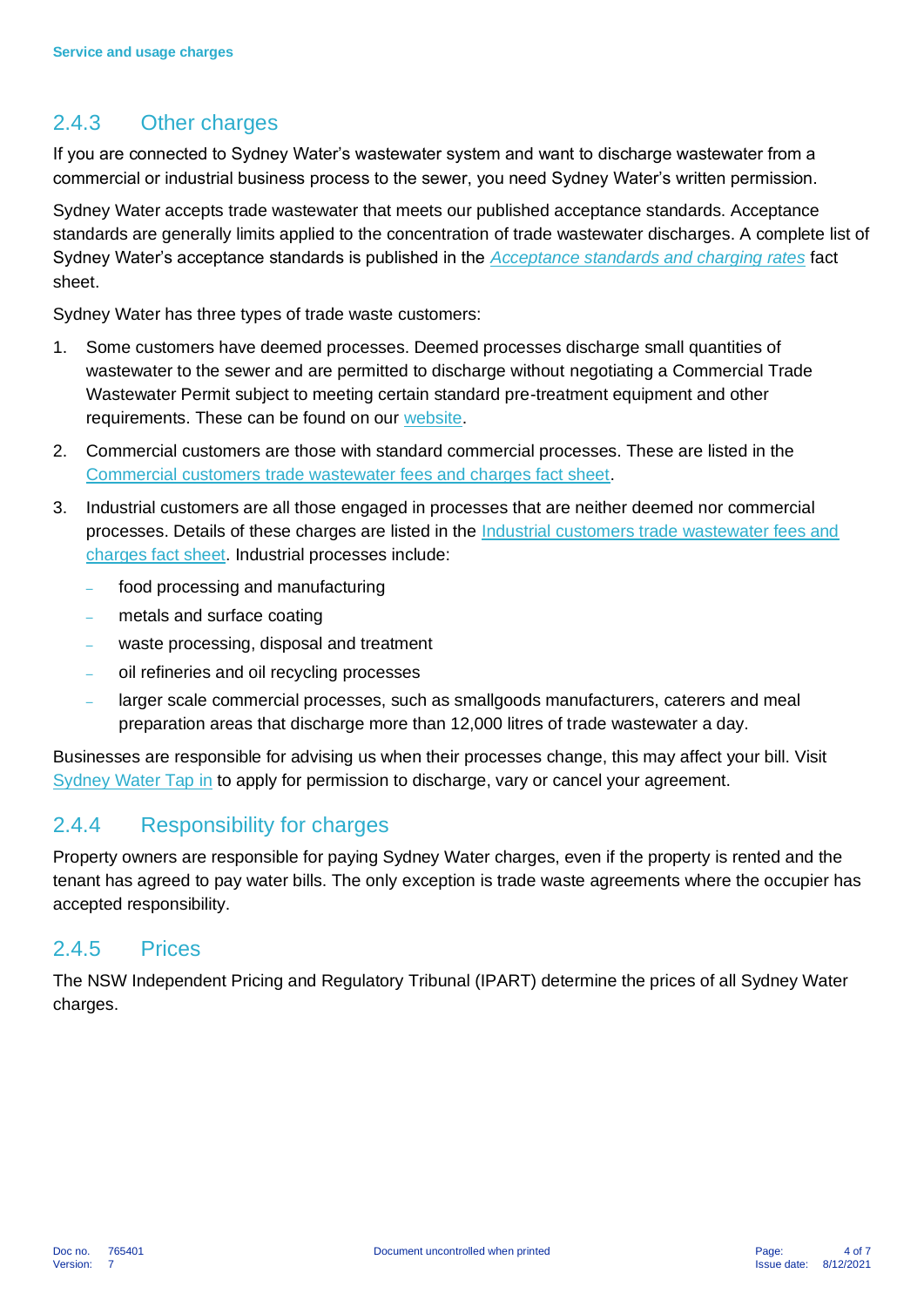## **2.5 How charges apply**

| <b>Property type</b>                                                | <b>Metered status</b>    | <b>Charges applied</b>                                                  |
|---------------------------------------------------------------------|--------------------------|-------------------------------------------------------------------------|
| Single dwelling or residential strata unit                          | Individually metered     | Service charges                                                         |
|                                                                     |                          | Usage charges                                                           |
| Residential strata unit                                             | Shared                   | Service charges<br>۰                                                    |
|                                                                     |                          | Water usage is typically paid by the<br>owners corporation              |
| Single dwelling                                                     | Unmetered                | Unmetered service charge only<br>$\bullet$                              |
| Single dwelling on a private water service<br>line (joint service)  | Unmetered                | Unmetered service charge only                                           |
| Dual occupancy<br>(one property owner for two self-                 | Property with two meters | Service charges for each meter on<br>the property                       |
| contained dwellings with separate toilet<br>and cooking facilities) |                          | Usage charges for the property                                          |
| Flats – one property owner                                          | Metered                  | Service charges for each dwelling                                       |
|                                                                     |                          | Usage charges for the property                                          |
| Boarding houses with 10 or less units                               | Metered                  | Service charges                                                         |
|                                                                     |                          | Usage charges                                                           |
| Non-residential (includes boarding houses<br>with 11 or more units) | Metered                  | Meter size(s) service charges                                           |
|                                                                     |                          | Usage charges for the property<br>$\bullet$                             |
| Vacant land                                                         | Unmetered                | Stormwater service charge only if in<br>an area managed by Sydney Water |

Contact Sydney Water on 13 20 92 to find out how charges apply to other property types.

For more information about our charges, including current prices, visit [sydneywater.com.au/ourprices.](https://www.sydneywater.com.au/accounts-billing/managing-your-account/about-your-account/our-prices.html)

Businesses can find out about trade waste and wastewater usage from [sydneywater.com.au/business.](https://www.sydneywater.com.au/your-business.html)

## **2.6 When charges start and stop**

Charges will:

- start from the date of connection or building plan approval
- stop when you apply for a disconnection. Before we stop the charges, you must meet our requirements.

## **2.7 Groups and organisations exempt from service charges**

Sydney Water exempts properties from service charges when they are being used by:

- churches and religious groups
- registered charities
- not-for-profit day care, aged care and health centres
- non-government schools with a church on site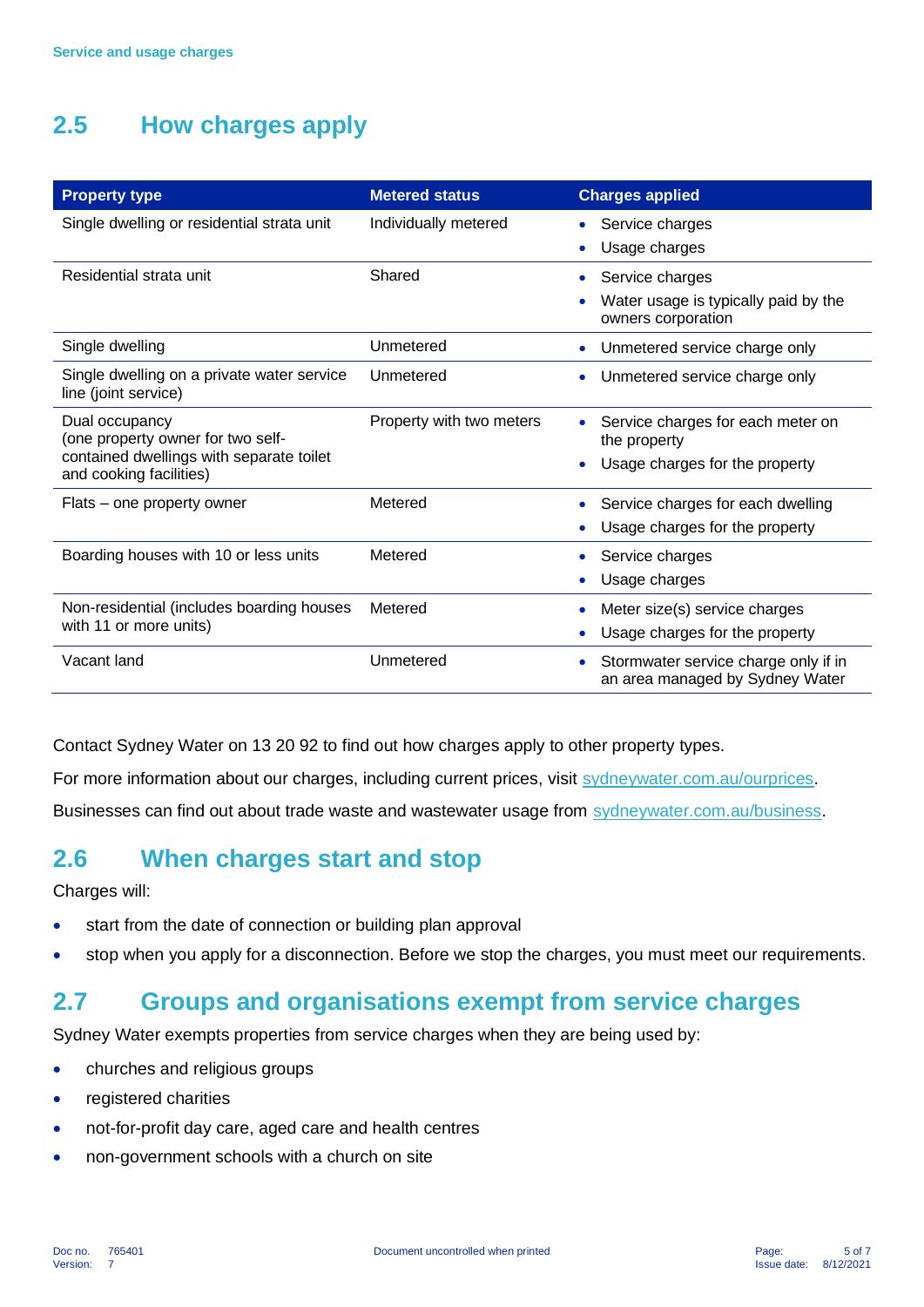• local councils for public parks, reserves, playgrounds, sportsgrounds, swimming pools, libraries, cemeteries and other public spaces.

These organisations are still required to pay for the water and wastewater they use, via water and wastewater usage charges.

The exemption does not apply when the property is leased for private or commercial purposes or by state or federal government departments or agencies.

For exemptions for council owned swimming pools, the property must be leased to a third party and generate no more than \$2M earnings per annum.

**Groups wishing to apply for a service charge exemption** should write to Sydney Water and provide a copy of their Articles of Association or Constitution.

Applications should be sent to:

[CaseManagementTeam@sydneywater.com.au](mailto:CaseManagementTeam@sydneywater.com.au)

or Sydney Water Case Management Team PO Box 399 PARRAMATTA NSW 2124 or

Fax: 1300 362 092

## **2.8 Ask us about your bill**

Contact us on 13 20 92 if you think your bill is not correct. If Sydney Water has mistakenly charged you, we will provide a credit on your next bill or issue a refund.

If the problem occurs because you were unaware of our policy, we are not obliged to offer a credit or refund. It is your responsibility to inform Sydney Water when your contact details or property situation changes as this could affect your charges. Contact us on 13 20 92 if you have questions.

If you are not satisfied with Sydney Water's response to a charging issue, you can contact the Energy and Water Ombudsman of NSW (EWON) on 1800 246 545 and ask them to review your case.

## **3. Definitions**

| <b>Term</b>                   | <b>Definition</b>                                                                                                                                                                                                                                                                                                              |
|-------------------------------|--------------------------------------------------------------------------------------------------------------------------------------------------------------------------------------------------------------------------------------------------------------------------------------------------------------------------------|
| <b>IPART</b>                  | The independent pricing regulator for water, energy, public transport and local government.                                                                                                                                                                                                                                    |
| <b>Sydney Water</b><br>Tap in | An online service where customers can request connections, building plan approvals and<br>diagrams.                                                                                                                                                                                                                            |
| Recycled water                | Water that has been recycled from wastewater and delivered to properties through a separate<br>pipe network. Only some areas and businesses have a recycled water service. It is only used<br>for gardens, toilets and washing machines in residential properties and is identified by lilac<br>(pale purple) taps and meters. |
| Rouse hill land<br>charge     | This charge is for Sydney Water to buy the grass channels and wetlands used for draining<br>stormwater.                                                                                                                                                                                                                        |